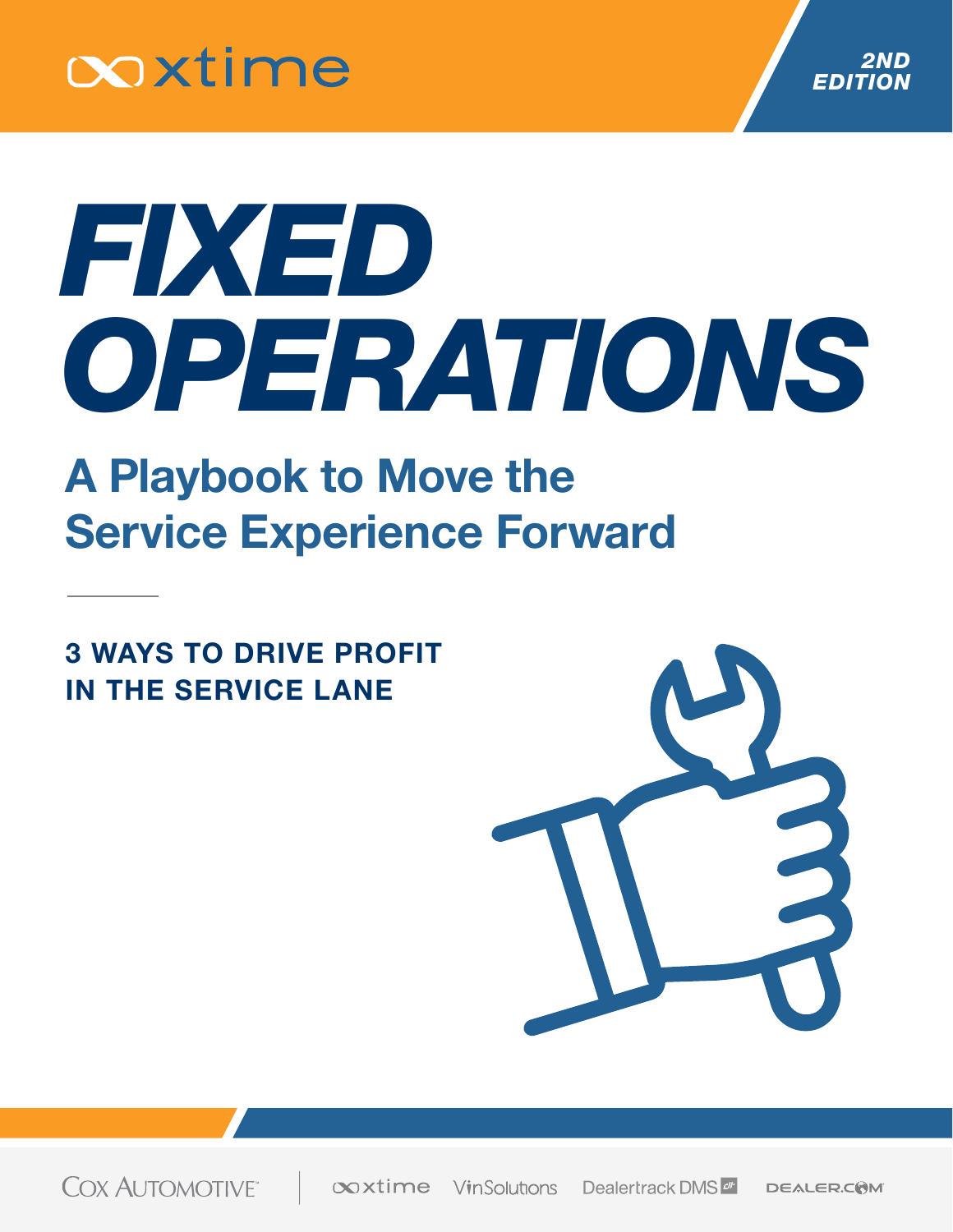### *TABLE OF CONTENTS:*



**Introduction: Welcome** 



Chapter 1: Boost Consumer Confidence with Effective Communication 5



**Chapter 2:** Generate Revenue with the Right Service Experience



**Chapter 3: Create an Employee Experience** 

3

7

9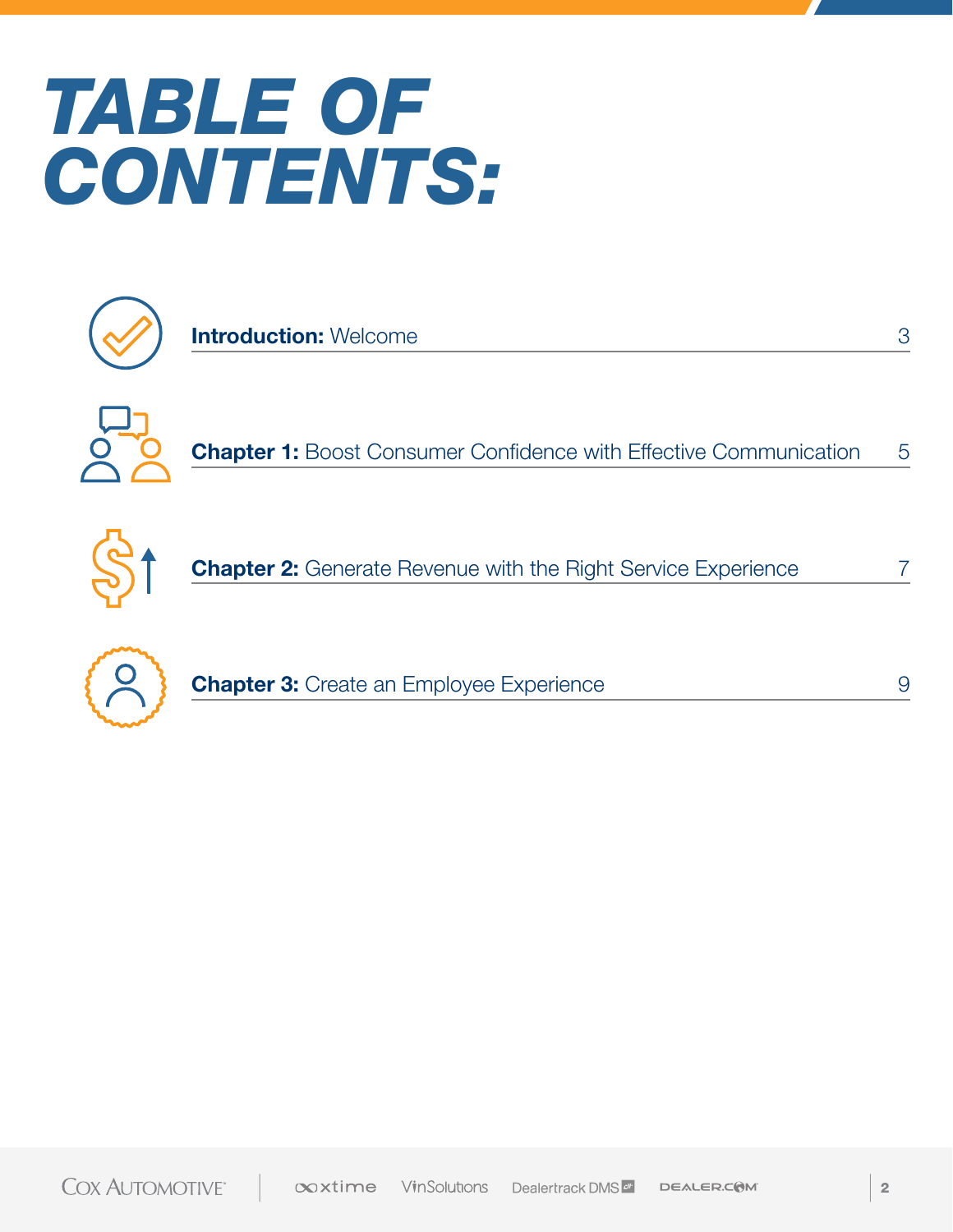

### *WELCOME*

As we have talked to hundreds of dealers across the country to understand the biggest challenges and concerns facing today's service departments, we noticed several consistent themes. You told us you needed to find ways to:

- Capture demand in your market,
- Effectively communicate with your customers, and
- Increase confidence in the service process.

This playbook serves as an actionable blueprint for each stage of the service visit to help your dealership continue to improve

#### *RECOMMENDATION*



#### PUT A PLAN IN PLACE

Create an actionable blueprint for each stage of the service visit to help your dealership pivot to meet your customer's expectations as we all move forward.

Use your plan to help communicate effectively with your customer, capture market share, adapt processes and skillsets, establish accountability, promote productivity, and motivate your team.

the service experience to meet your customers' expectations.

Together, we will continue to adjust, adapt, and re-think the service experience.

"What we've seen as far as an increase in pickup and drop-off for service appointments and new and used sales has been absolutely exponential." In a Dealer Forward episode, guest Andy Guelcher dealer principal at Mohawk Chevrolet, shared options in the service department like pickup and delivery are no longer nice-to-haves but essential, and talked about the importance of not only offering digital, no-touch experiences, but making sure the customer knows exactly what that looks like.

If you have questions or would like additional resources to help you check these boxes, please reach out to your team of Cox Automotive Performance Managers and visit **[xtime.com/resources](https://xtime.com/resources)**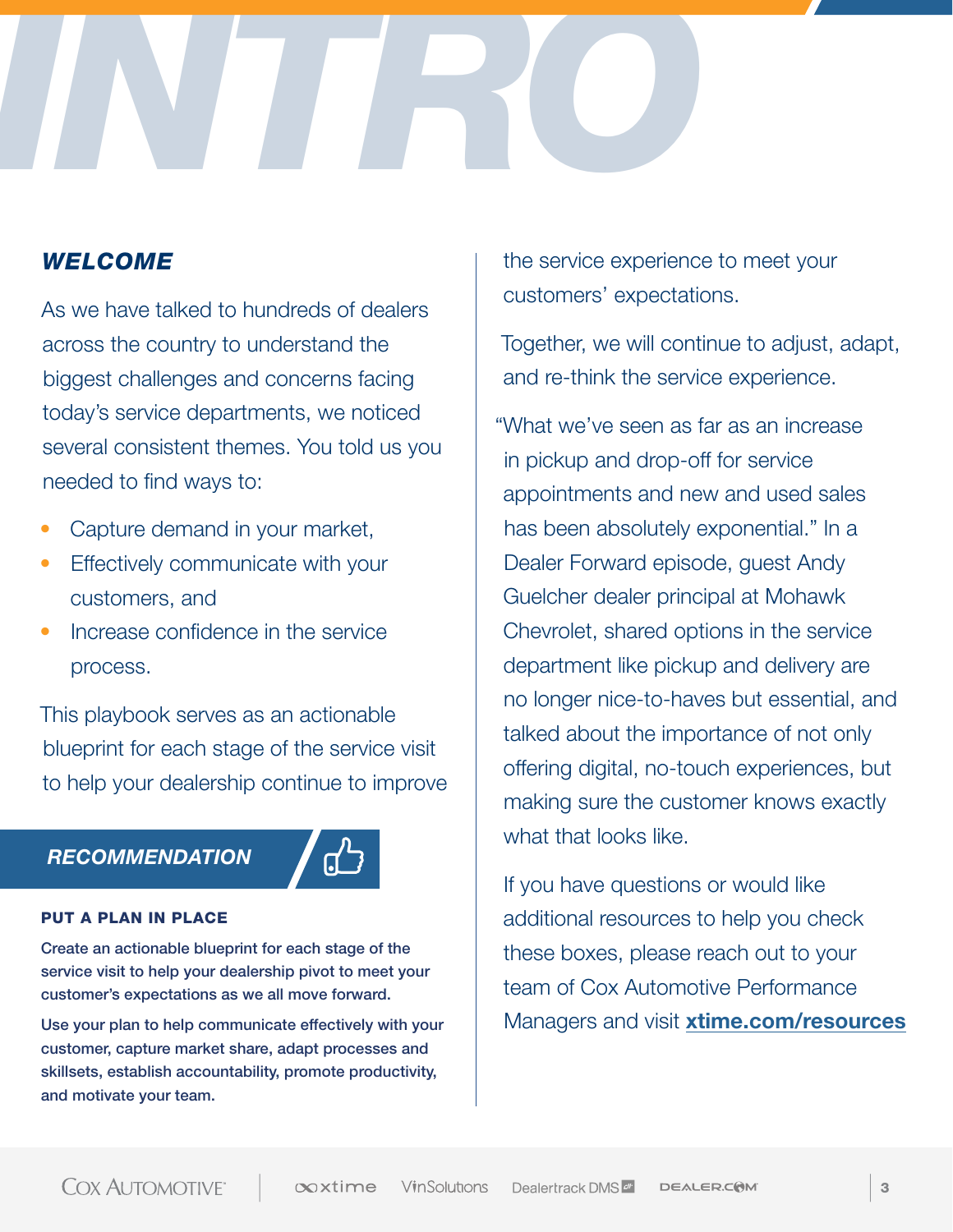

### *DELAY IN VEHICLE PURCHASES: 2020*



As dealers offer new approaches to service, consumer delays are starting to decline.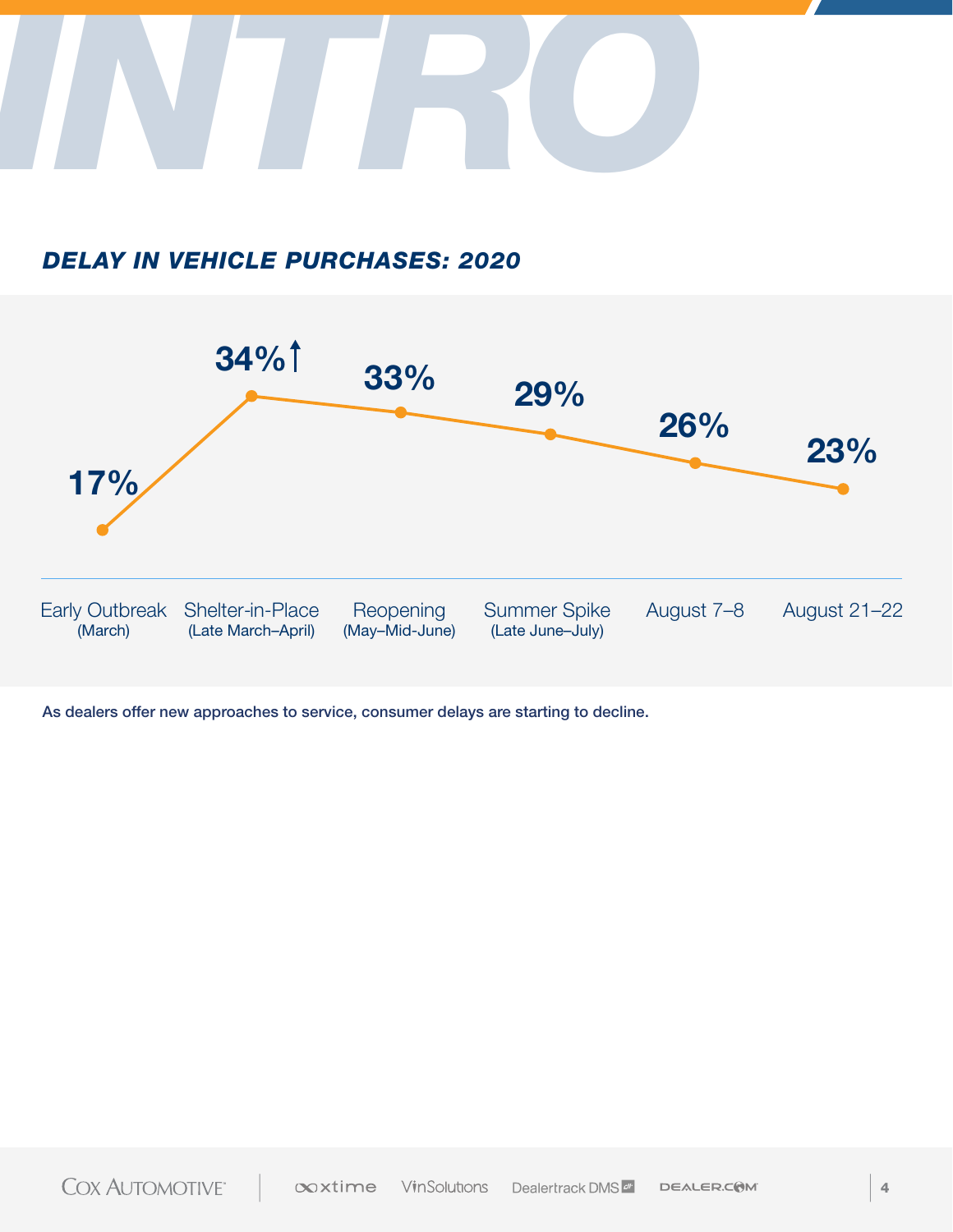## **12BOOST CONFIDENCE<br>
WITH EFFECTIVE<br>
<b>COMMUNICATION**<br>
Tell your customer what you are doing WITH EFFECTIVE **COMMUNICATION**

Tell your customer what you are doing.

### *CONNECT IT ALL*

Even if you don't remember a time when rotary phones and telephone books were used to reach out to customers and pursue leads, you know communication has come a long way. Today, your customer needs assurance, and not over the phone. They prefer to self-serve, gathering information when they visit your website or reaching out via text messaging before, and during, the service visit.

*67%*

of consumers prefer self-service over speaking to a live representative. *According to a Nuance Enterprise survey.*

### *RECOMMENDATION*



We live in a digital-first world—and it's no longer optional. You need to drive revenue. To do that today, you must provide a digital experience for your customers and employees. Then, make sure they know about it.

### *OPPORTUNITY:*

Review current communications and outline objectives.

Are the following true of your service communication?

- No guesswork is required by your customer when it comes to their drop-off and pick-up options
- It's clear at every customer digital touchpoint that you're open for business
- Your customer can easily identify the steps you've taken to keep them safe when they visit your website or receive marketing communication
- Each step of the no-touch service process is easily understood
- Text or digital communication is available to your customer
- You're able to send photos and video during the service visit to your customer

*"The increased use of multi-media, especially video, has generated 13 percentage points higher conversion rate and has resulted in an uplift of \$236 per Repair Order compared to Additional Service Recommendations without multimedia."*

Xtime User Data, 2020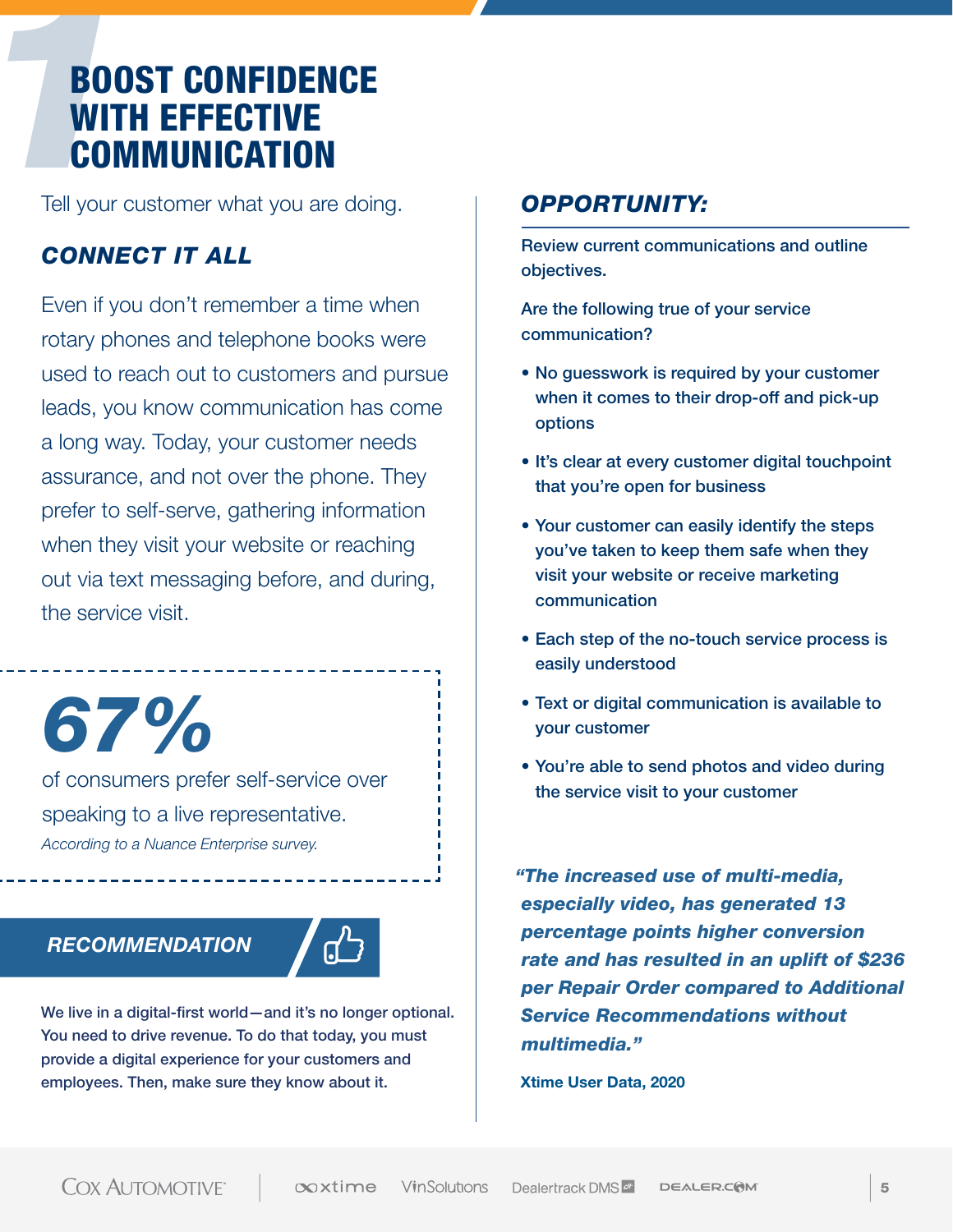### *STRATEGY:*

Use digital channels.

Your communication strategy should include:

- Defined digital channels and the information that is relayed in each
- Timely updates relevant to your business and the customer's preferences and concerns
- Multimedia to enhance your message

of consumers prefer to communicate with businesses via text messaging and *89%*

*78%*

of consumers say receiving a text message is the fastest way to reach them for service updates and purchases. On top of that,

*98%*

of all text messages are answered within two minutes, which could speed service decisions and turn service stalls faster.

### *ACTION:*

Create a robust digital communication plan.

- Outline all steps you've taken to promote the safety of your customer and employees
- Include safety precautions in all of your communication, advertising, and social media
- Use preferred communication methods like text and attach multimedia during the service visit to promote transparency even at a distance
- Allow your customer to self-serve by putting all updates where they can be found on your website and all social channels
- Explain and show your customer what the digital service process looks like at each step

*"89% of consumers want to be informed and kept up-to-date by texting, and the nice thing about this playbook is that it's showing us how we can do that better."*

Tully Williams, Director of Parts & Service Niello Company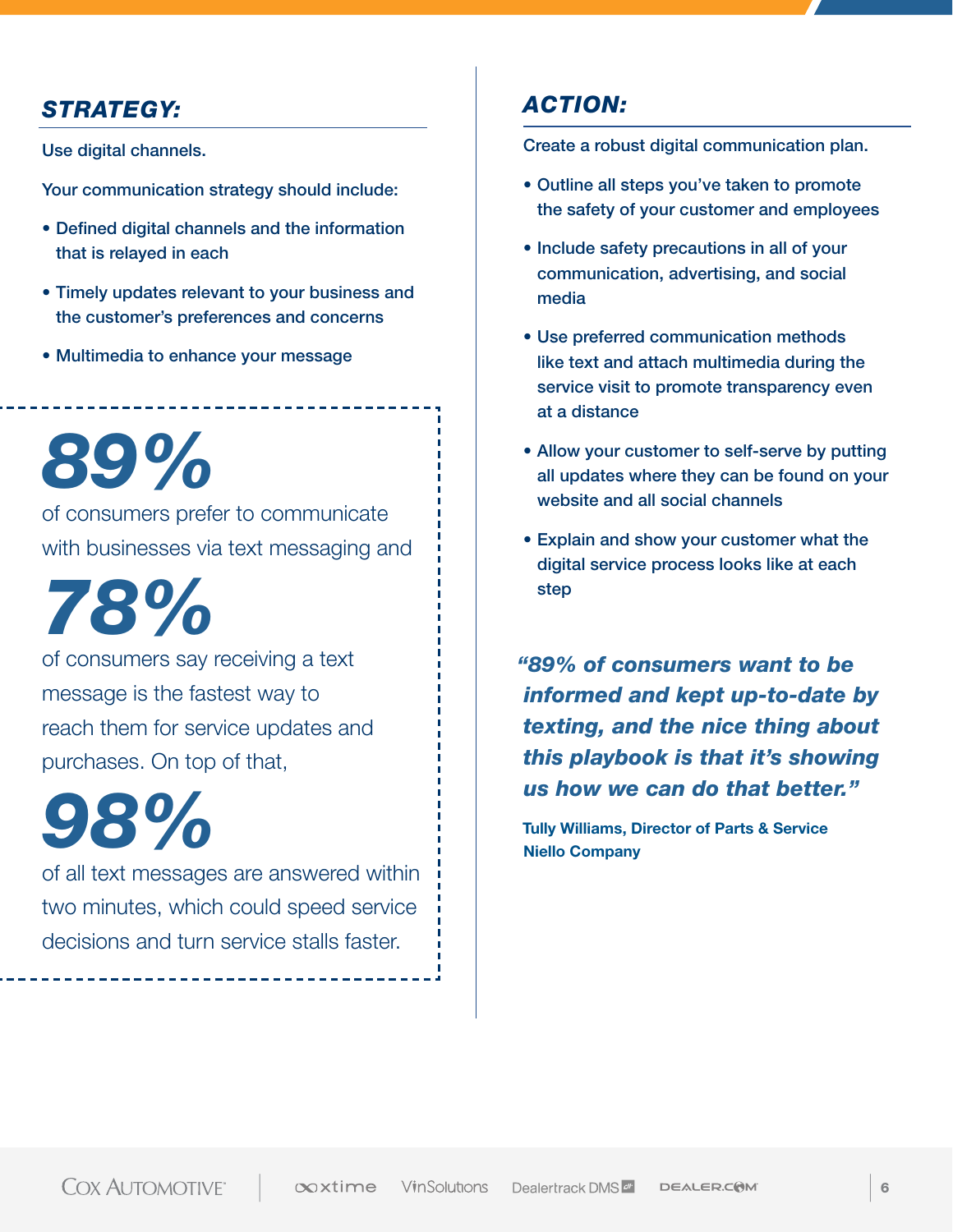## **22GENERATE REVENUE<br>
22GENERATE RIGHT SER<br>
22 EXPERIENCE**<br>
22GO The demand. WITH THE RIGHT SERVICE **EXPERIENCE**

Don't miss out on the demand.

### *GIVE YOUR CUSTOMERS THE CHOICES THEY WANT*

It may be more prevalent now, but your customer has been moving toward a digital preference for some time. In the 2018 Cox Automotive Service Industry Study, many consumers stated they want the dealer website to be their primary touchpoint, and 55 percent said they would choose one dealership over another if it provided online service cost estimates.

Those same consumers felt moving service appointment steps like scheduling, ASR approval, estimate approval, in-service status updates, and bill payment online will improve the overall service experience. And with today's landscape, why wait any longer?

### *RECOMMENDATION*



Blur the lines between the in-store service visit and the online experience, from scheduling though payment.

### *OPPORTUNITY:*

Review current service experience and customer preference.

Are the following true of your service experience?

- Your customer can book their service appointment online and view service history and mileage-based recommendations
- Face-to-face interaction with an advisor is not necessary when your customer arrives
- Transportation choices are available and include service pickup and delivery
- No paper, or plastic, is required to change hands
- The service process provides transparency through digital service updates
- Capacities and store hours reflect the precautions you've taken for your customer and employee safety
- Communication is robust with pictures and video via text and other digital avenues
- A prospect knows they have payment options for a repair they may not be able to cover in full right now

*"We are making it easy to do business with us, and it starts with pictures and videos. Taking videos and pictures (allows us to) show the customer what we're doing. It's easier to say yes."*

Tully Williams, Director of Parts & Service Niello Company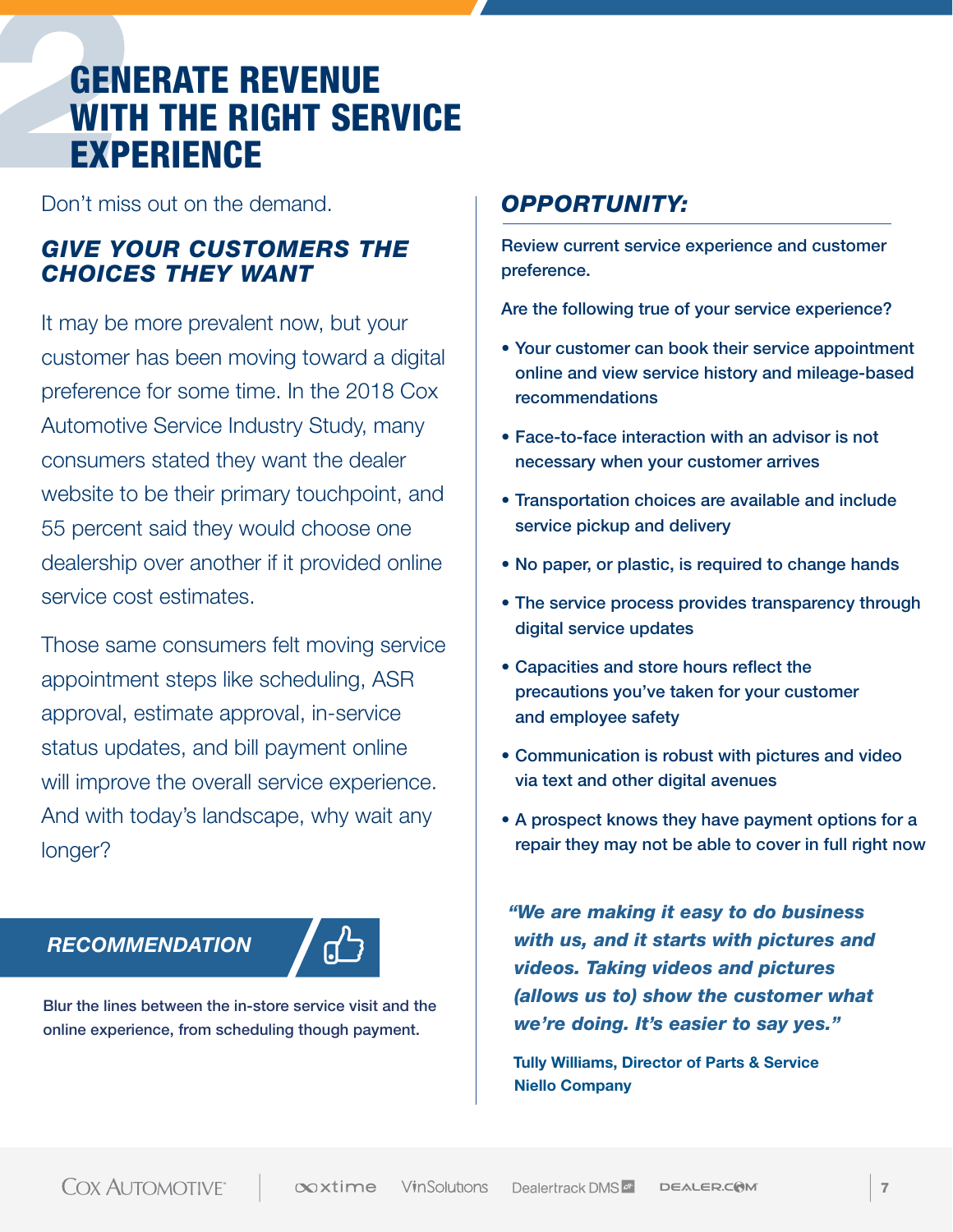### *STRATEGY:*

Connect the entire service experience, digitally.

Your strategy to capture market share should include:

- Processes and tools that reflect the customer preference to interact digitally
- Service choices like self check-in that reflect the work you've done to keep your customer and team safe
- Options that empower your customer to choose how they interact and build trust

### *ACTION:*

Implement the right tools and processes.

- Revisit your online appointment scheduling to be sure it includes the things top-of-mind for your customer right now like the option to choose service pickup and delivery
- Provide tools for your customer that facilitate their ability to self-serve at check in and during the service visit
- Use texting and email for quote approval, include pictures and videos
- Supply service updates digitally so your customer can see every step of the maintenance or repair
- Give your customer the ability to pay online and provide flexible payment arrangements

Digital presentation of additional service recommendations has become the new norm.

While overall service repair order volume has decreased, use of digital tools to limit face-toface contact have not. Online Approvals, an Xtime Inspect feature, gives service advisors the ability to share additional service recommendations digitally, improving communication and transparency while social distancing.

In March 2020, utilization increased by *40.44%* compared with one year prior. Additionally, percentages of customer responses, approved recommended services, and dollars per repair order were all higher than in March of 2019. In April 2020, utilization increased by *53%* compared YOY and the average dollar amount recommended was also up *8%* YOY.

*Analysis performed using 1,700 Xtime Spectrum dealerships.*

*"We've seen that texting percentage at our stores go up tremendously, because I think this is what the customer wants. We've adapted and it's working quite well."*

Tully Williams, Director of Parts & Service Niello Company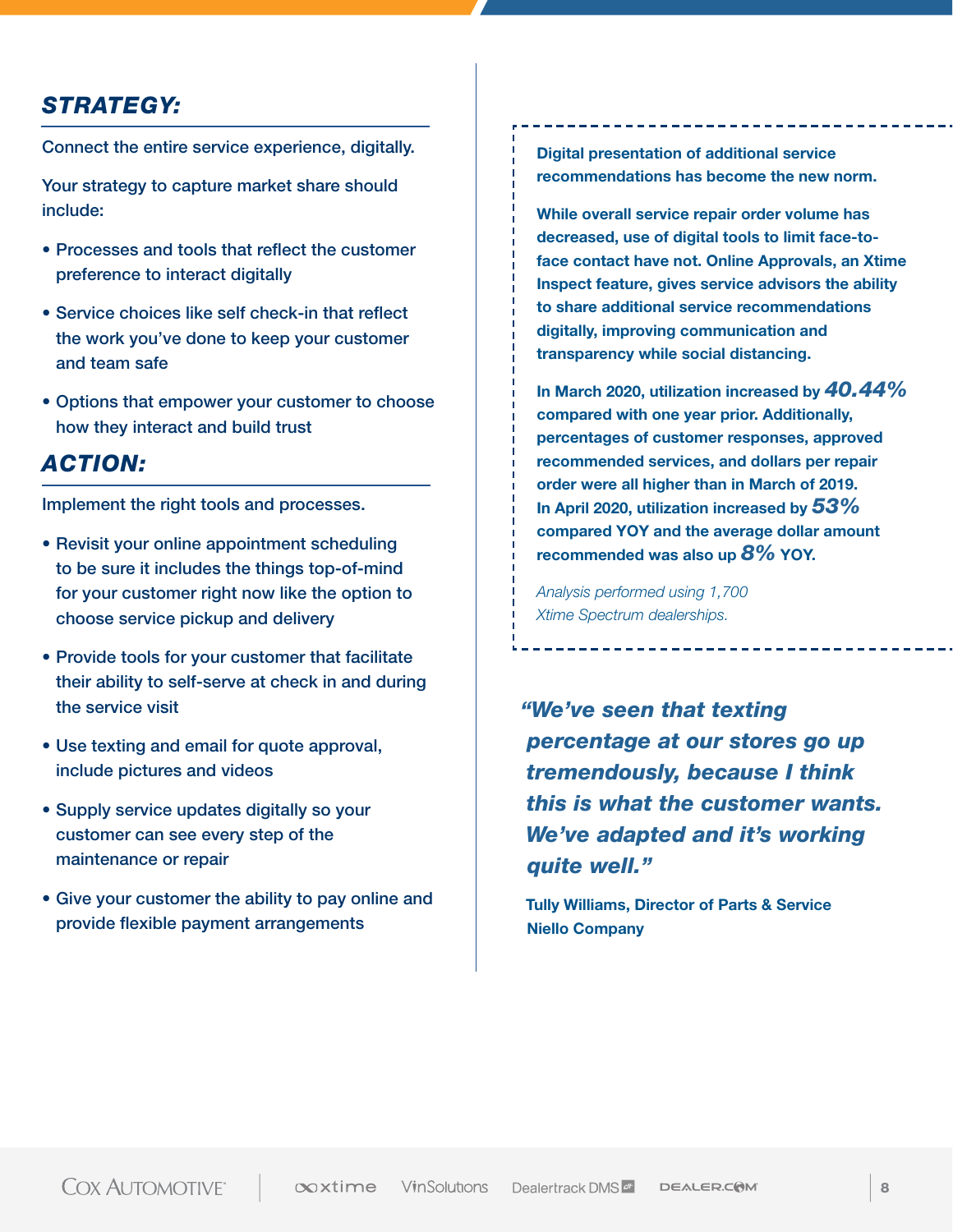## **32CREATE AN EMPLOYEE**<br>**EXPERIENCE**<br>Prepare your team and rethink your **EXPERIENCE**

Prepare your team and rethink your staff's needs.

### *THE EMPLOYEE IMPACT*

Your customer demands a different experience and you're stepping up to that plate. Now let's think about how the changes you implement impact your team and the changes you may need to make for your employee.

Staffing and turnover is not a new concern for dealerships. It's continuously top of mind, understandable when the average annual dealership turnover comes in at 40 percent. Just as you are reimagining your customer's experience, do the same for your employee. Service advisors are among the least engaged employees at dealerships. Maybe there is something you can do about that.

Employee engagement, which indicates team member passion and emotional investment in your dealership, is lowest for customer service and service advisors.

### *DEALERSHIP STAFF ENGAGEMENT BY ROLE*